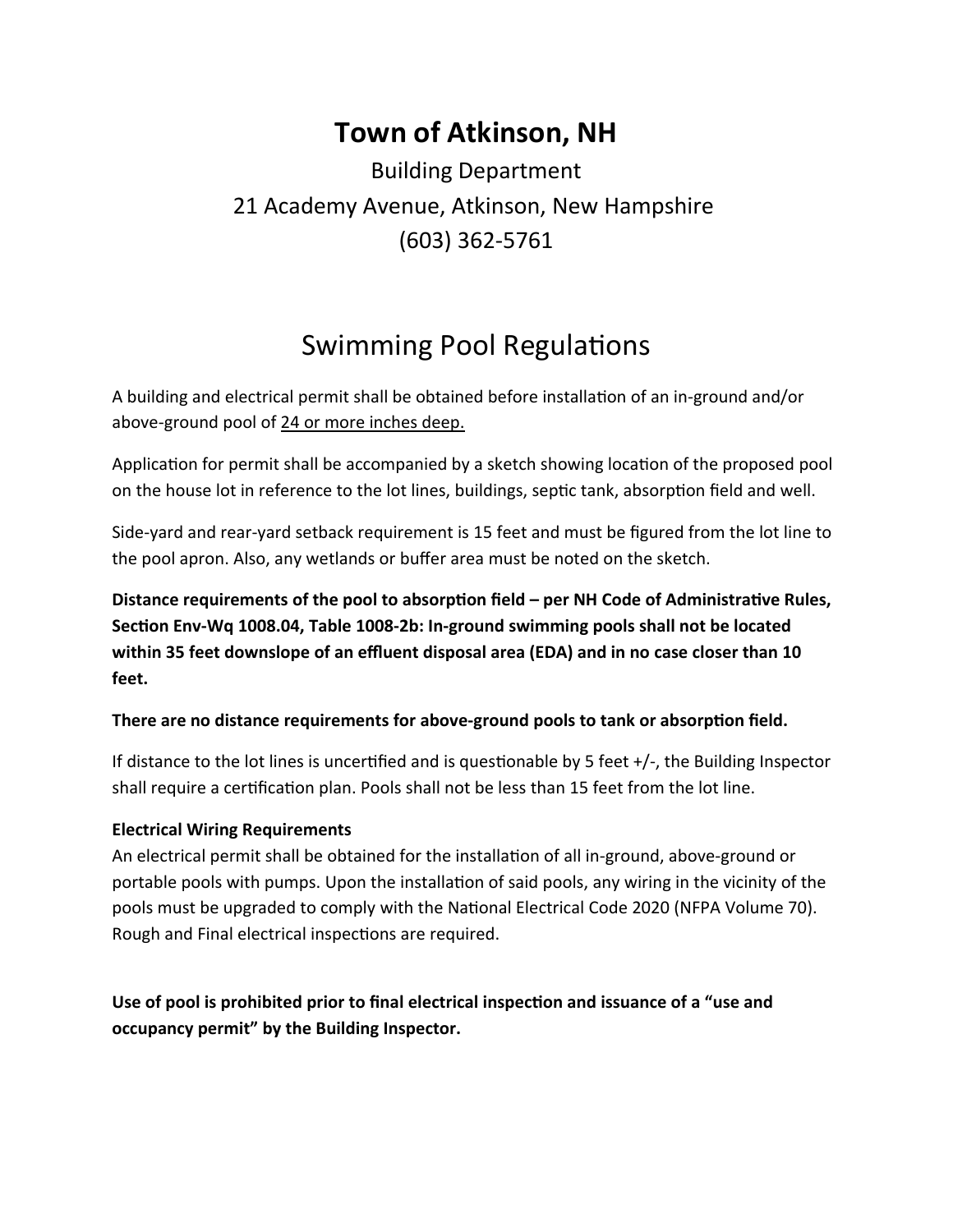# Town of Atkinson, NH

# Swimming Pool Regulations

In the interest of public safety, all swimming pools are required to have a barrier (fence) that meets the required minimum standards set forth by the State of New Hampshire (Section AG105) and the 2015 International Building Code.

- New installation In-Ground Pools Building Code 2015, Section 3109.4 Residential swimming pools shall be completely enclosed by a barrier. The top of the barrier shall not be less than 48" above grade.
- **Existing In-Ground Pools** Must at minimum maintain a fence that met the requirements at the time of the pool installation. Replacement fences are required to meet current building code requirements.
- **Above Ground Pools**  that are more the 4 feet from grade to top of the pool (all around) DO NOT need a fence, only a retractable ladder. A deck requires a gate with latch.
- **Gates**  All gates shall be self-closing and self-latching with latches placed at least 3 inches below the top of the gate, and the gate barrier shall have no opening greater than 0.5 inches within 18 inches of the release mechanism.
- **Doors** All doors with direct access to the pool shall be equipped with an alarm which produces an audible warning when the door and its screen, if present, are open. (IBC section 3109.4.1.8)

The Building Inspector and/or Code Enforcement Officer for the Town of Atkinson shall enforce the provisions of this ordinance.

### **Town of Atkinson, NH**

Building Department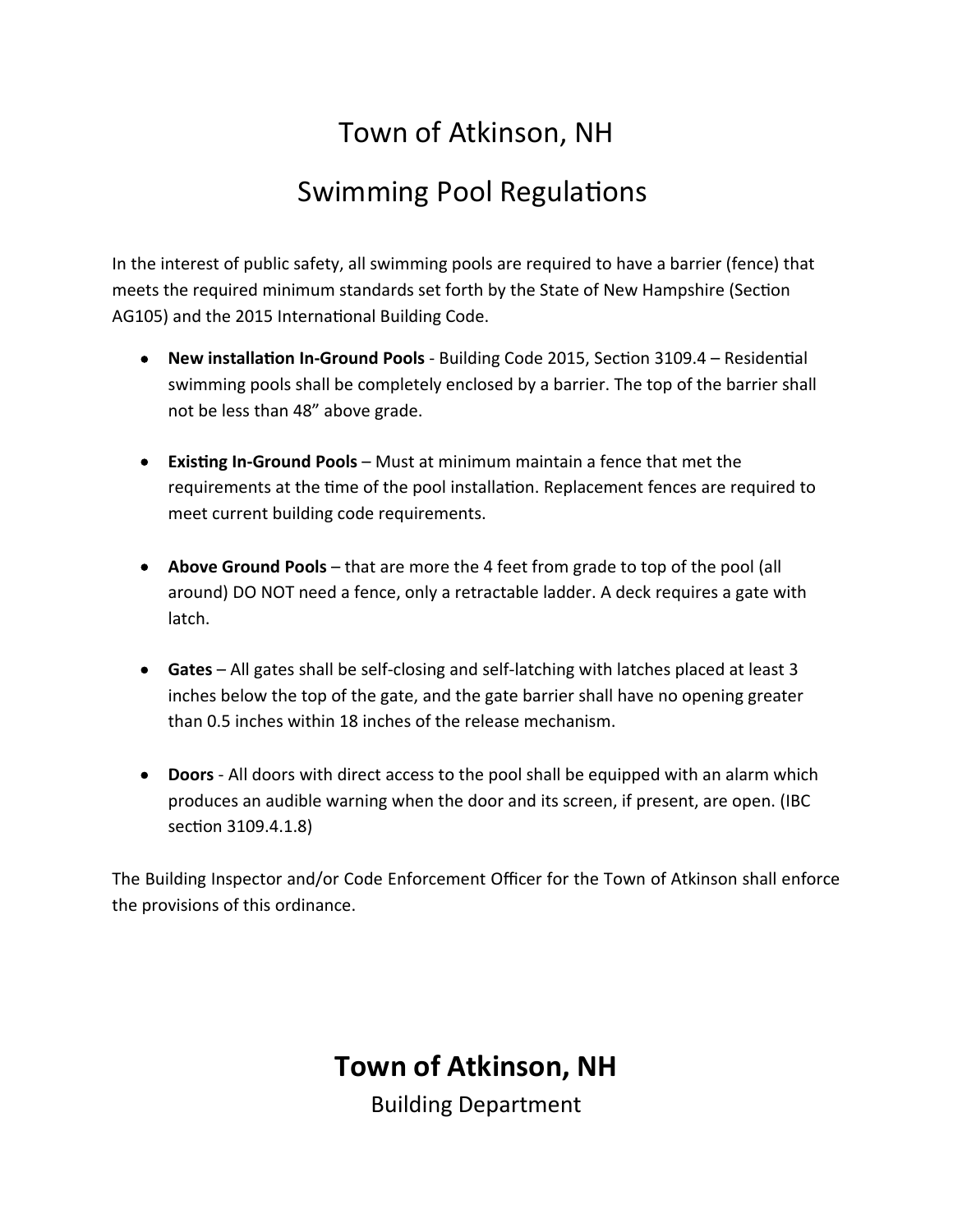### 21 Academy Avenue, Atkinson, New Hampshire (603) 362-5761

### Swimming Pool Regulations

I/We understand the attached Pool Regulations as outlined to me by the Building Officials of the Town of Atkinson and I/We will allow the Building and Electrical Inspectors forty-eight (48) hour notice for inspections. I/We further agree to notify the Inspectors upon completion of the job for a final inspection and "Use and Occupancy Permit". The pool may not be used until the "Use and Occupancy Permit" is issued by the building inspector.

|         | Date: |
|---------|-------|
|         |       |
| Address |       |
|         |       |
| Map/Lot |       |

This signed statement along with a completed electrical permit must be returned prior to issuance of the pool permit.

Revision 4

4/23/2020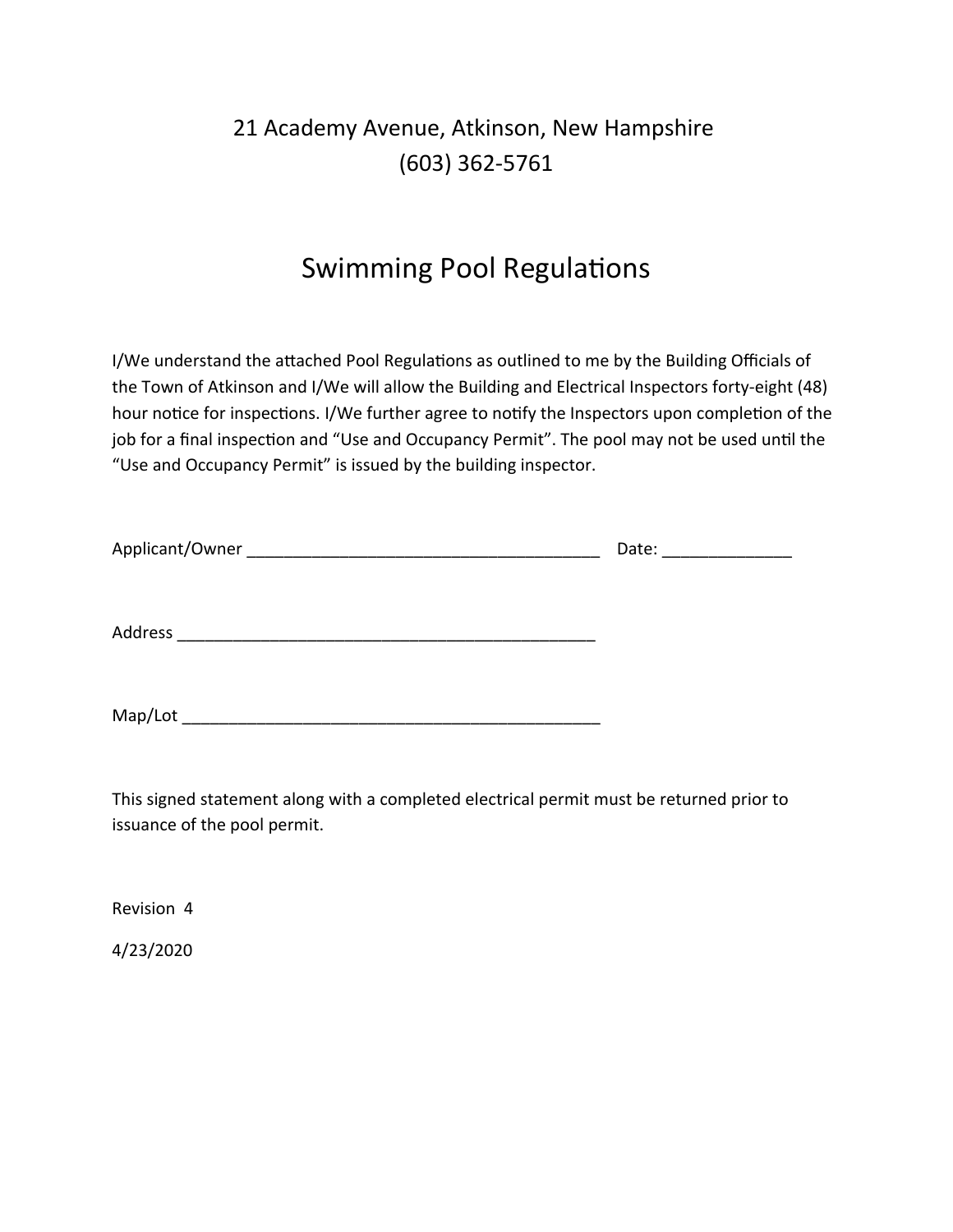above-ground electric utility lines, or encroach upon any privately owned property without the written consent of the owner of the encroached-upon property, space or aboveground electric utility lines. Towers shall be equipped with climbing and working facilities in compliance with TIA-222. Access to the tower sites shall be limited as required by applicable OSHA, FCC and EPA regulations.

#### **SECTION 3109 SWIMMING POOL ENCLOSURES AND SAFETY DEVICES**

3109.1 General. Swimming pools shall comply with the requirements of Sections 3109.2 through 3109.5 and other applicable sections of this code.

3109.2 Definition. The following term is defined in Chapter 2: **SWIMMING POOLS.** 

 $\left($ 

3109.3 Public swimming pools. Public swimming pools shall be completely enclosed by a fence not less than 4 feet (1290 mm) in height or a screen enclosure. Openings in the fence shall not *permit* the passage of a 4-inch-diameter (102 mm) sphere. The fence or screen

enclosure shall be equipped with self-closing and self-latching gates.

3109.4 Residential swimming pools. Residential swimming pools shall be completely enclosed by a barrier complying with Sections 3109.4.1 through 3109.4.3.

Exception: A swimming pool with a power safety cover or a spa with a safety cover complying with ASTM F 1346 need not comply with this section.

3109.4.1 Barrier height and clearances. The top of the barrier shall be not less than 48 inches (1219 mm) above grade measured on the side of the barrier that faces away from the swimming pool. The vertical clearance between grade and the bottom of the barrier shall be not greater than 2 inches (51 mm) measured on the side of the barrier that faces away from the swimming pool. Where the top of the pool structure is above grade, the barrier is authorized to be at ground level or mounted on top of the pool structure, and the vertical clearance between the top of the pool structure and the bottom of the barrier shall be not greater than 4 inches (102 mm).

3109.4.1.1 Openings. Openings in the barrier shall not allow passage of a 4-inch-diameter (102 mm) sphere.

3109.4.1.2 Solid barrier surfaces. Solid barriers which do not have openings shall not contain indentations or protrusions except for normal construction tolerances and tooled masonry joints.

3109.4.1.3 Closely spaced horizontal members. Where the barrier is composed of horizontal and vertical members and the distance between the tops of the horizontal members is less than 45 inches (1143 mm), the horizontal members shall be located on the swimming pool side of the fence. Spacing between vertical members shall be not greater than  $1\frac{3}{4}$  inches (44 mm) in width. Where there are decorative cutouts within vertical members, spacing within the cutouts shall be not greater than  $1\frac{3}{4}$  inches (44 mm) in width.

3109.4.1.4 Widely spaced horizontal members. Where the barrier is composed of horizontal and vertical members and the distance between the tops of the horizontal members is 45 inches (1143 mm) or more, spacing between vertical members shall be not greater than 4 inches (102 mm). Where there are decorative cutouts within vertical members, spacing within the cutouts shall be not greater than  $1^3/4$  inches (44 mm) in width.

3109.4.1.5 Chain link dimensions. Mesh size for chain link fences shall be not greater than a  $2^{1}/_{4}$ -inch square (57 mm square) unless the fence is provided with slats fastened at the top or the bottom that reduce the openings to not more than  $1\frac{3}{4}$  inches (44 mm).

3109.4.1.6 Diagonal members. Where the barrier is composed of diagonal members, the opening formed by the diagonal members shall be not greater than  $1^{3}/_{4}$ inches (44 mm).

3109.4.1.7 Gates. Access doors or gates shall comply with the requirements of Sections 3109.4.1.1 through  $3109.4.1.6$  and shall be equipped to accommodate a locking device. Pedestrian access doors or gates shall open outward away from the pool and shall be selfclosing and have a self-latching device. Doors or gates other than pedestrian access doors or gates shall have a self-latching device. Release mechanisms shall be in accordance with Sections 1010.1.9 and 1109.13. Where the release mechanism of the self-latching device is located less than 54 inches (1372 mm) from the bottom of the door or gate, the release mechanism shall be located on the pool side of the door or gate 3 inches (76 mm) or more, below the top of the door or gate, and the door or gate and barrier shall be without openings greater than  $\frac{1}{2}$  inch (12.7 mm) within 18 inches (457 mm) of the release mechanism.

3109.4.1.8 Dwelling wall as a barrier. Where a wall of a dwelling serves as part of the barrier, one of the following shall apply:

- 1. Doors with direct access to the pool through that wall shall be equipped with an alarm that produces an audible warning when the door or its screen, if present, are opened. The alarm shall be listed and labeled in accordance with UL 2017. In dwellings not required to be Accessible units, Type A units or Type B units, the deactivation switch shall be located 54 inches (1372 mm) or more above the threshold of the door. In dwellings required to be Accessible units, Type A units or Type B units, the deactivation switch shall be located not higher than 54 inches (1372 mm) and not less than 48 inches (1219 mm) above the threshold of the door.
- 2. The pool shall be equipped with a power safety cover that complies with ASTM F 1346.